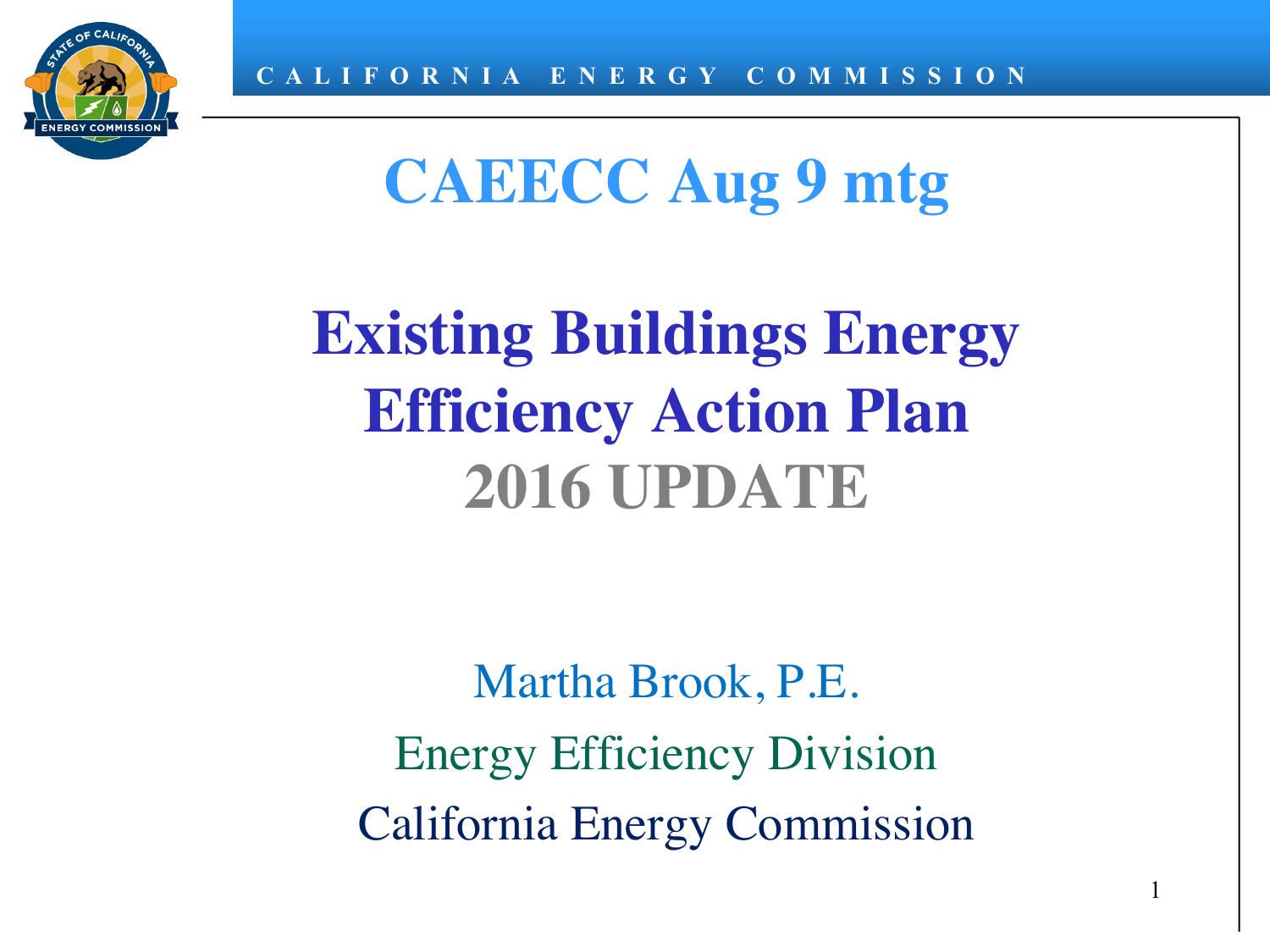

## **EBEE Action Plan – 2016 UPDATE**

### Ø **Background**

- CEC adopted the Existing Buildings Energy Efficiency (EBEE) Action Plan on September 9, 2015
- This plan articulates a vision to dramatically increase energy savings from efficiency and conservation in California's existing buildings

#### Ø **Plan updates required by SB 350**

- On or before January 1, 2017… the CEC shall adopt an update to the program (the Action Plan)
- to further the goal of achieving a cumulative doubling of statewide energy efficiency savings in electricity and natural gas final end uses of retail customers by January 1, 2030
- then again (CEC adopts Action Plan updates) at least once every three years thereafter  $\frac{2}{3}$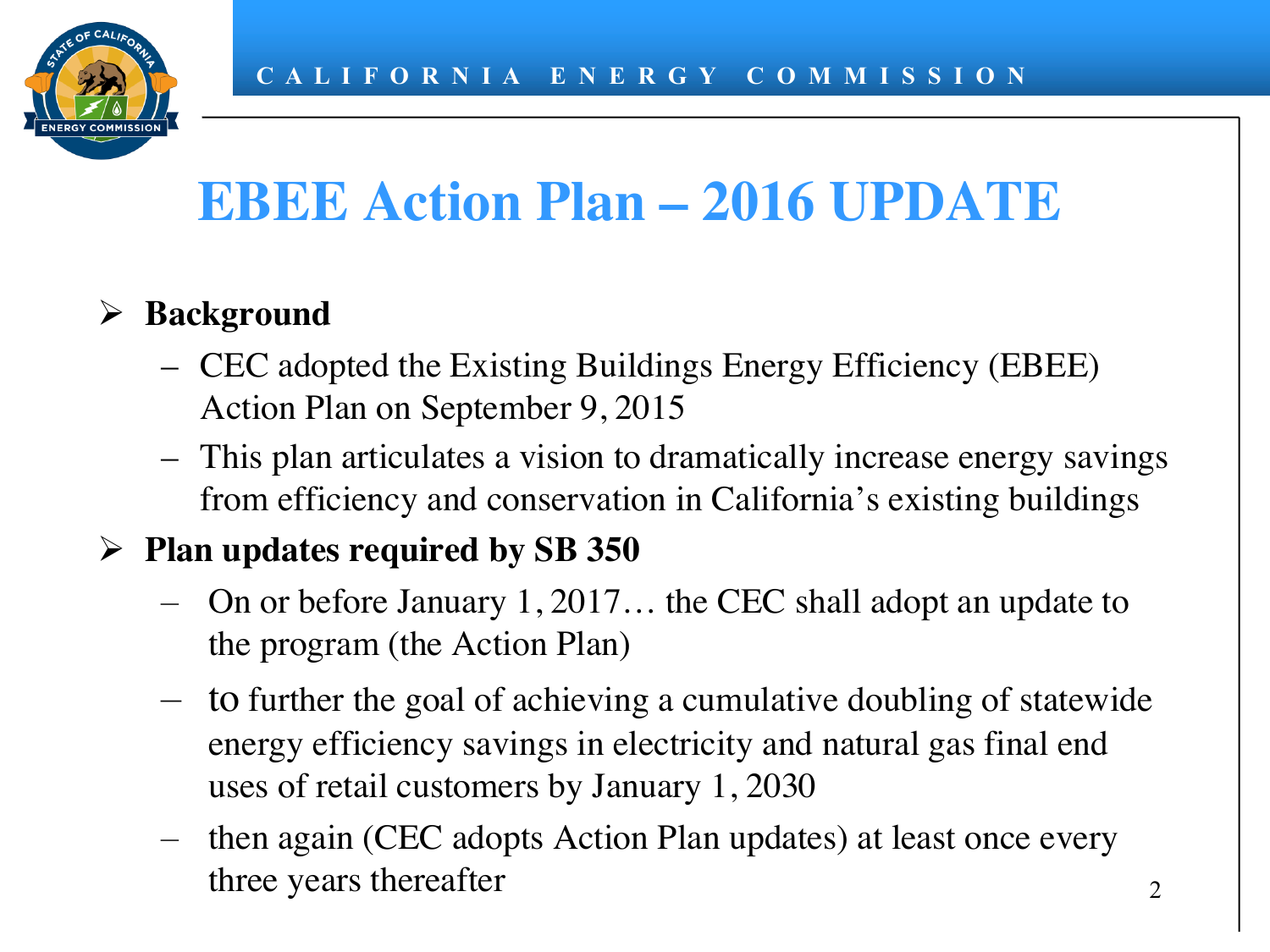

## **EBEE Action Plan – 2016 UPDATE**

### Ø **Background**

- CEC adopted the Existing Buildings Energy Efficiency (EBEE) Action Plan on September 9, 2015
- This plan articulates a vision to dramatically increase energy savings from efficiency and conservation in California's existing buildings

#### Ø **Plan updates required by SB 350**

- On or before January 1, 2017… the CEC shall adopt an update to the program (the Action Plan)
- to further the goal of achieving a cumulative doubling of statewide energy efficiency savings in electricity and natural gas final end uses of retail customers by January 1, 2030
- then again (CEC adopts Action Plan updates) at least once every three years thereafter 3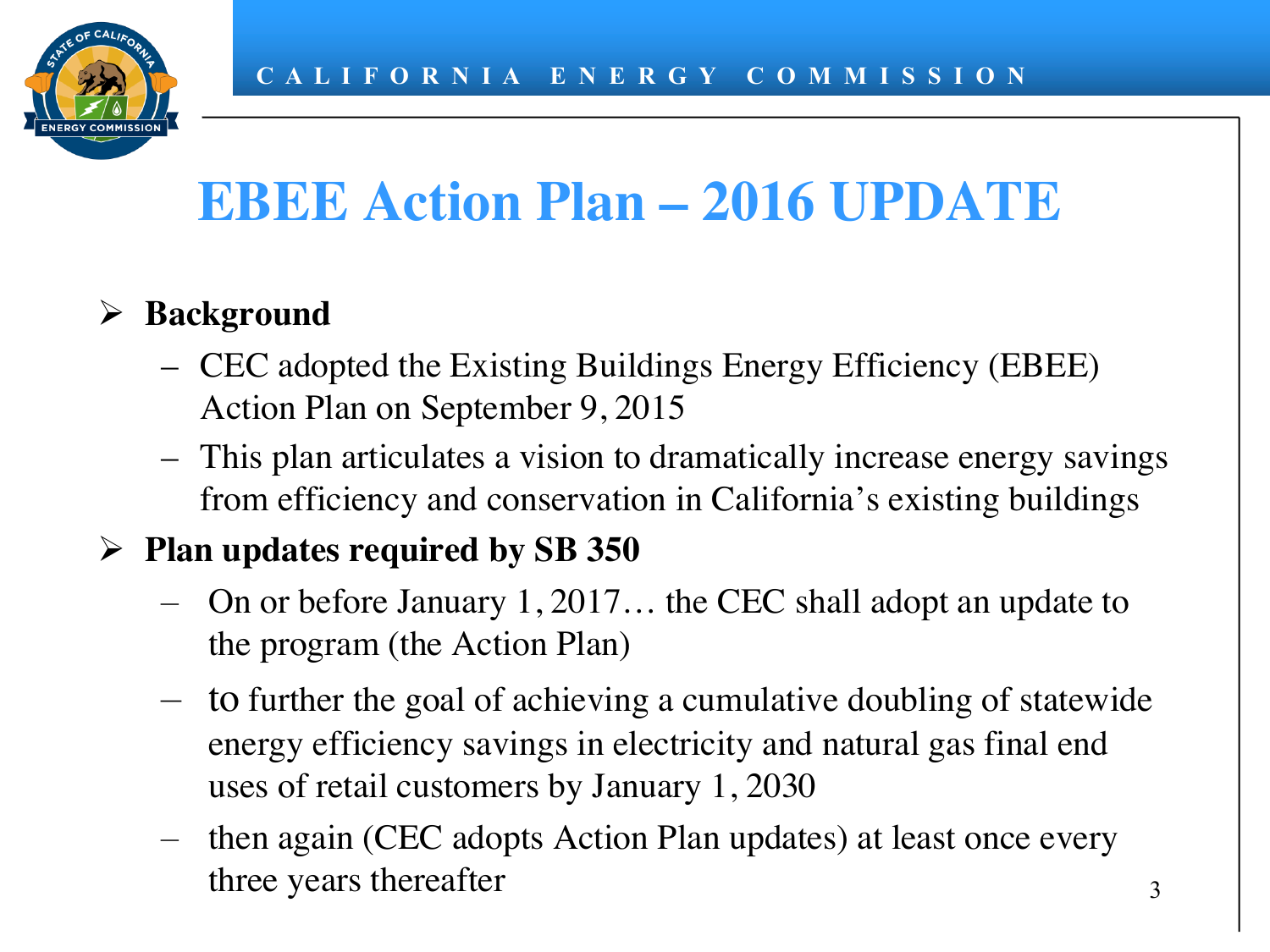

## **EBEE Action Plan – 2016 UPDATE**

- Ø **Schedule**
	- CEC staff draft: August 31, 2016
	- Public Workshop: October 3, 2016
	-
	-

– Draft final: November 30, 2016 – CEC Adoption: December 14, 2016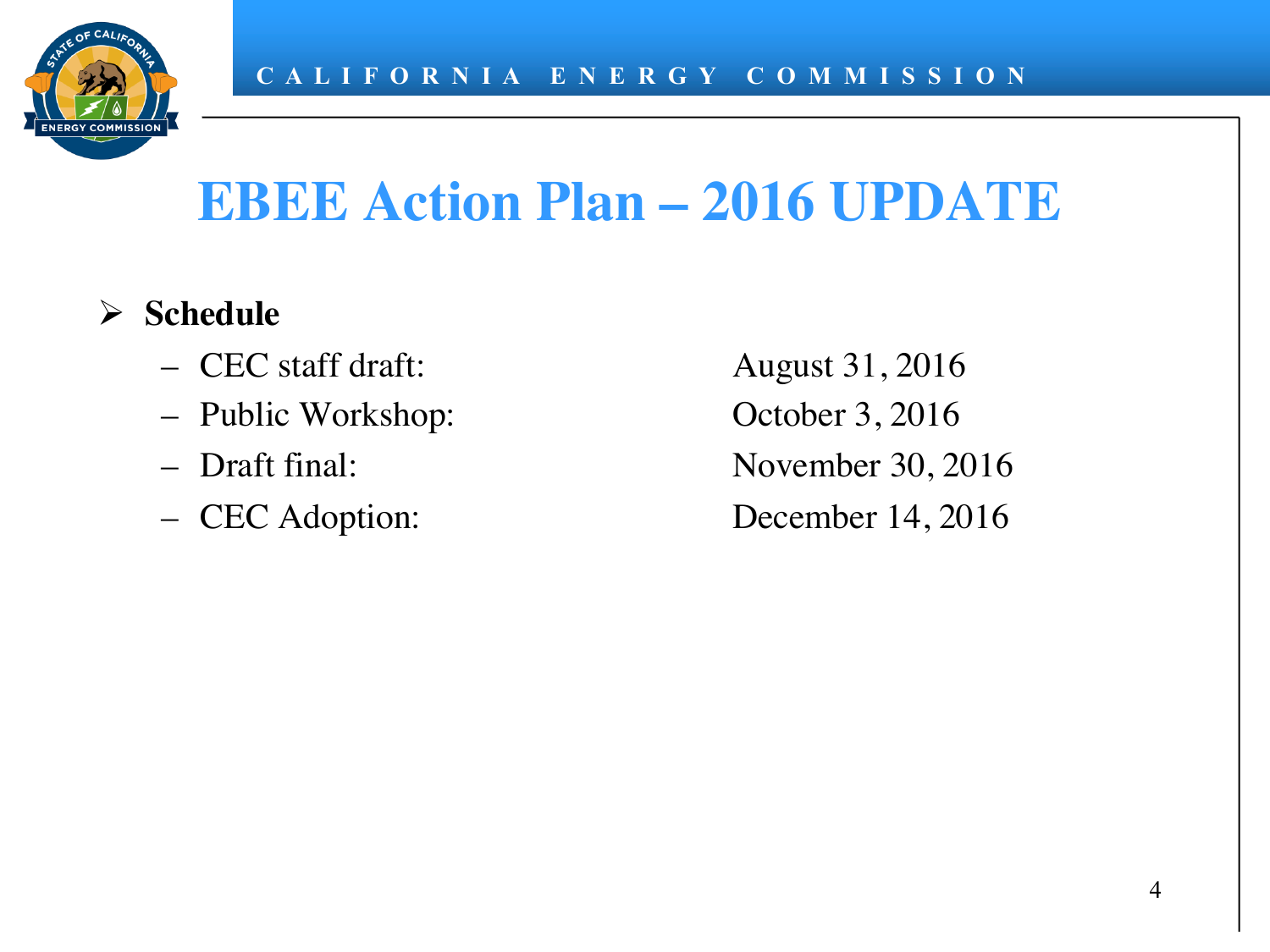

### EBEE AP